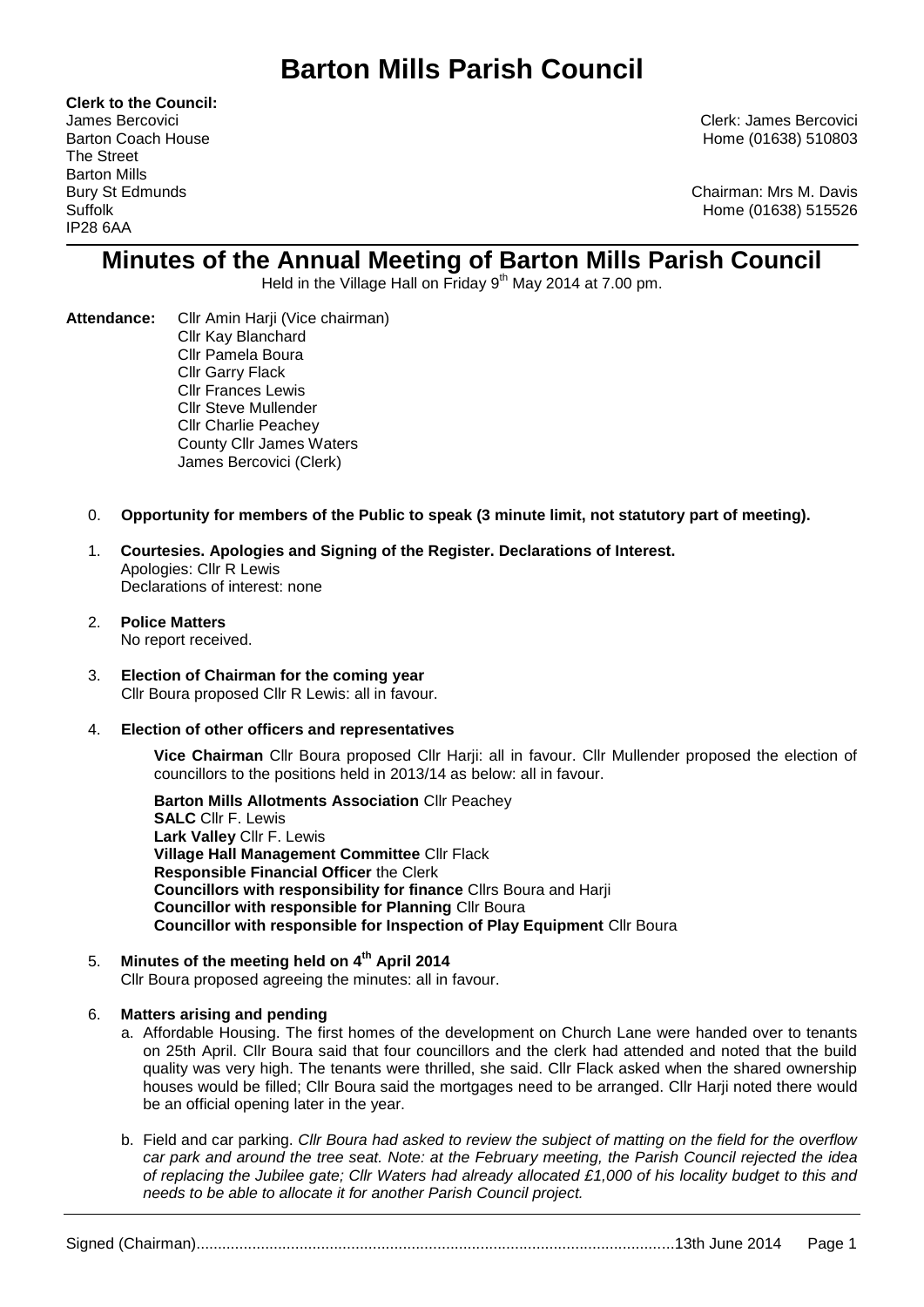*Cllr Boura said matting is needed to prevent further deterioration of the field where overflow parking occurs. She was concerned about the entrance to the car park but the Clerk was able to advise that this is included in the soakaway job so should be done soon. Cllrs R Lewis and Boura agreed to plan the area. Cllr Boura said she thought the cost would be around £350 but would get an up-to-date price. Cllr Harji suggested getting a double strip as originally planned.*

*Cllr Peachey suggested field repairs for the locality budget. The Clerk thought this could be problematic as the grants are usually for capital projects. Cllr R Lewis suggested upgrading of the playing surface. The Clerk agreed to pursue prices for seeding and fertilising. Cllr Peachey thought more should be budgeted for the maintenance of the field.*

It was agreed to purchase 2 rolls of grass protection matting (2m x 20m) and the appropriate quantity of pegs in order to re-inforce the grass surface inside the gate and around the Jubilee seat. The cost of this will be about £750. The matting will be laid by a working party to be organised by Cllr Pamela Boura on a Saturday in May. Some topsoil and seeding is also needed to improve the field and it was agreed to ask Cllr James Waters if he will fund these improvements from his locality budget instead of the new gates which are not currently required. Cllr Boura suggested deferring this to June as there would be another car boot sale and the Scarecrow Festival in early June.

Cllr Pamela Boura has purchased and applied preservative to the gates.

John Squires has completed the work on the bolts to hold open the gates and has confirmed that he will also complete the painting of the swings and the repairs to the seats.

The Clerk was asked to chase up the soakaway and the repairs to the access to the field. Cllr F Lewis commented that it was disappointing that the field entrance had not been repaired.

Old Parsonage Garden Services has commenced the filling of the trenches on the field but the soil supplied is of poor quality and contains foreign material such as glass and metal objects as well as lumps of stone, brick etc and is therefore not suitable for use on a playing field. Cllr Robert Lewis has tried to take this up with the contractor but has been unable to contact him. He will try to obtain a copy of the specification, try to contact the contractor again and also try to find an acceptable solution before the start of the Car Boot Sale season.

Cllr Boura asked about the John Wiggin bench. Cllr F Lewis said she had spoken with Matt Wilson before Easter. The Clerk said he would chase this up.

- c. Street lighting. *Pearce and Kemp are progressing the quote and Cllr Boura had a site meeting with them on Tuesday 11th March.* She reported that she is still waiting for the price of the lantern but she has the price for the connection by UK Power.
- g. Footpath. *Cllr Flack said the flooding problem still needs to be sorted out. Cllr Peachey said this is an ongoing problem that needs a permanent solution. Cllr R Lewis asked if this is a job for the Environment Agency. Cllr Peachey said it is. Cllr Boura suggested a boardwalk along the problem stretch. Cllr R Lewis said he would look at it with Cllr Peachey.* He produced a report which was emailed to councillors in advance of the meeting. Cllr Mullender outlined Cllr R Lewis' findings, summarising them to be a blocked pipe under the garden of Riverside House. Cllr Peachey agreed to join a working party on this. Cllr Waters said he had forwarded Cllr R Lewis' report to Guy Smith and Mildenhall Parish Council. He acknowledged that, with the decreased bus service, the footpath was used more than before. He said he had a quality of life budget which could be used to help. Cllr Mullender said he thought the focus should be on the pipe first and to look at other solutions after that. Cllr Harji asked Cllr Mullender to organise a working party with Cllr R Lewis and others.
- h. Vacancy. Following the resignation of Tim Harris, a notice was posted informing electors that if ten or more advised FHDC of their wish for an election by 2nd May, one would be held. No requests were received so the next step, if councillors want to take it, would be to advertise a vacancy for co-option. The Clerk agreed to advertise the vacancy with applicants to write to him by 6th June.
- i. A11/Chalk Hill junction. Cllr Boura said the potholes had been filled but the junction remains dengerous and needs resurfacing. Cllr Waters said he would look into this.

#### 7. **Reports from the County Councillor**

Cllr Waters said he had agreed a locality grant of £1000 towards the overflow car parking and he would look at the drainage funding as well. He said the Parish Council's support for the Fiveways development was appreciated and it will create around 40 jobs. He said local businesses are thriving.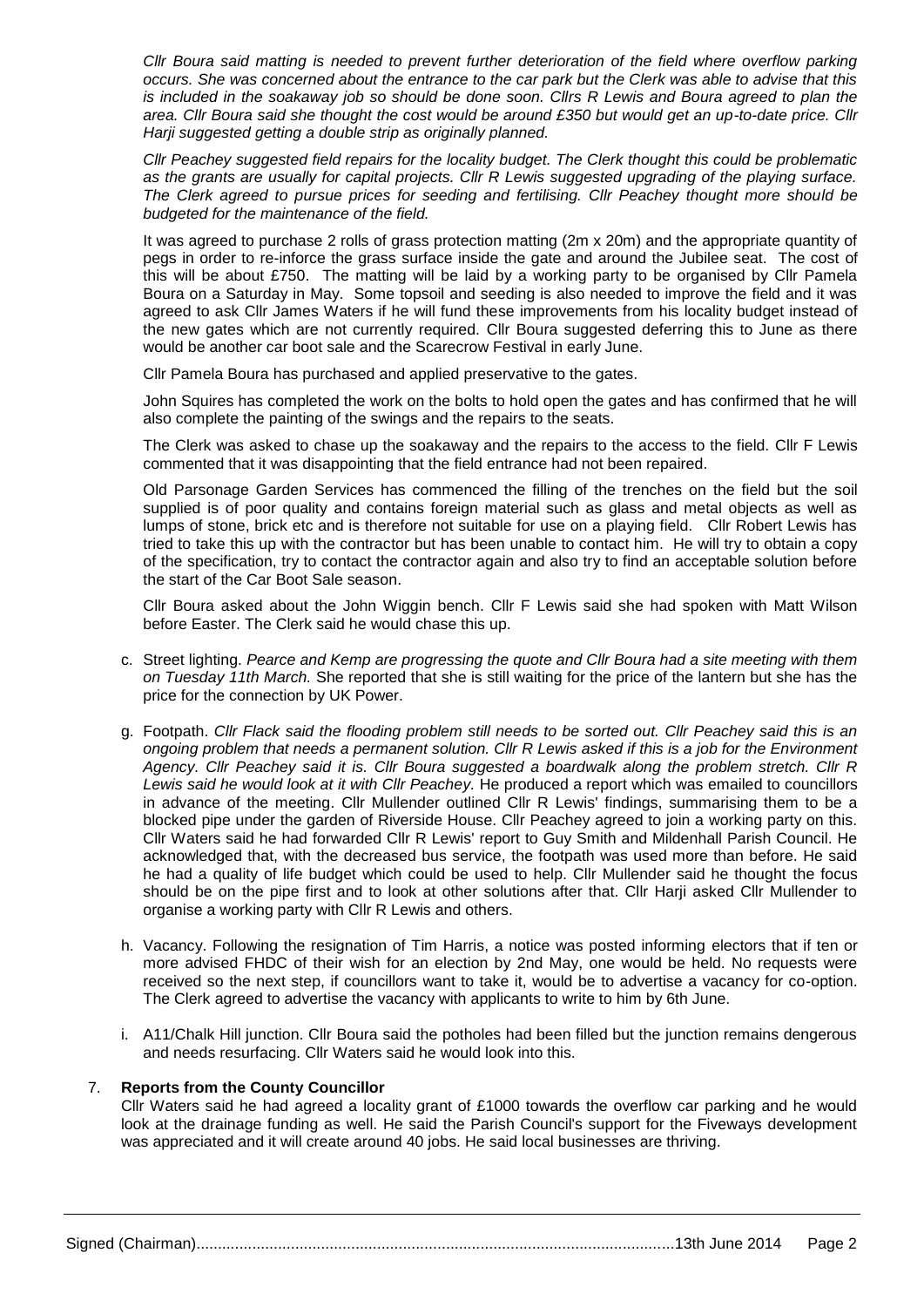# 8. **Finance - Standard Payments for approval (inc. VAT)**

- a. £280.00 Clerk's net salary (April 2014) chq. 1285
- b. £70.00 HMRC (PAYE April 2014) chq.
- c. £47.76 Clerk's expenses (March/April 2014) chq. 1285
- Cllr Boura proposed agreeing the standard payments: all in favour.

# **Special Payments for approval (inc. VAT)**

- d. £6.78 Freezone (email account, payable to the Clerk) chq. 1285
- e. £30 Community Action Suffolk (formerly Suffolk ACRE, subscription) chq. 1286
- f. £67.50 BMVH (hall hire, January-March) chq. 1289
- g. £66.00 NSALG (subscription) chq. 1288
- h. £299 SALC (subscription) chq. 1290
- £127.66 Viking Direct (Barton Miller donation, payable to the Clerk) chq. 1285

Cllr Boura proposed agreeing the special payments: all in favour.

## **Receipts**

- j. £100 Village Hall committee (donation re. car boot sale)
- k. £715.82 Burrell Trust (re village hall cooker)

#### **Finance - other**

2013/2014 accounts and appointment of internal auditor. Sections 1 and 2 of the Annual Return were reviewed by the councillors at the May meeting and Cllr Boura proposed accepting the accounting statements and submit these to audit (signed by the RFO and chairman as approved) and that the council resolve to answer Yes to all questions in Section 2, the annual governance statement, and sign this as approved by the clerk and chairman: all in favour. Cllr Mullender proposed appointing Ant Preece as internal auditor.

#### 9. **Planning.**

Note - *ITALICS: Parish Council comments passed to Forest Heath DC.* **Bold: Forest Heath DC decision**

#### **General and for consideration:**

#### **Forest Heath decisions.Awaiting Forest Heath decisions and pending appeals**

a. DC/14/0414/HH - 23 The Street: Erection of detached garage and two storey annexe accommodation with Juliette balcony. Demolition of existing garage/store.

Cllr F Lewis expressed some concern about the creation of what is really an additional dwelling. However, Cllr Boura clarified that the proposal included the information that it was to be an annexe to be used in connection with the existing house only and that many other houses in Barton Mills already had annexes. She also commented that the existing garage was an unattractive building. *Cllr Robert Lewis proposed, and it was agreed unanimously, that the parish council had no objections.*

b. DC/13/0927/OUT - Land South Of Worlington Road: Outline application - residential development of up to 78 dwellings with creation of new vehicular access (Major Development and Departure from the Development Plan). *Note: plans had not been received in time for the January meeting. Cllrs F Lewis and R Lewis declared interests. Cllr Boura suggested that if the plans were the same as those discussed in December, the comments submitted by her and Cllr Harji could be submitted to FHDC but, if they are different in any way, an extension could be asked for. Cllr R Lewis thought the plans should be considered properly at the next meeting. He thought the public should be notified of this in the Barton Miller and that the plans should be available for the public to view from 6.45pm before the start of the meeting.* The Parish Council has received strong objections from some local residents: Leonard Laker of Worlington Road and David Little of the Old Station.

Note: this item was brought forward to the beginning of the meeting (after item 0). Cllr Boura thought there are two independent issues: the development of the field, creating a suburb of Mildenhall, linking Barton Mills with Worlington. Second, the plans themselves. Cllr Peachey said he opposes the proposal as it is outside the development line (Cllr F Lewis said the Parish Council had agreed this policy several years before).Cllr Peachey said, also, that this is good agricultural land which is needed. Cllr Harji thought that if other proposals had been rejected because they are outside the development line then this should be rejected as well; on the other hand, he could see the need for more houses. One local resident commented that she had applied for permission to develop on her land and had been told 'no' categorically. Cllr R Lewis outlined FHDC's need to build outside the development line if there is a strategically good reason. Cllr Waters said FHDC has no 5 year land supply and will find itself 700-800 houses short. The Clerk outlined Mr Laker's letter objecting to the application. Mrs Laker expressed particular concern about the pedestrian access. She said she had witnessed three accidents on Station Road in the last three years.

*Cllr Boura proposed that the Parish Council objects to the application on the grounds that it would create a suburb of Mildenhall within Barton Mills, it would link Barton Mills to Worlington, there would be*